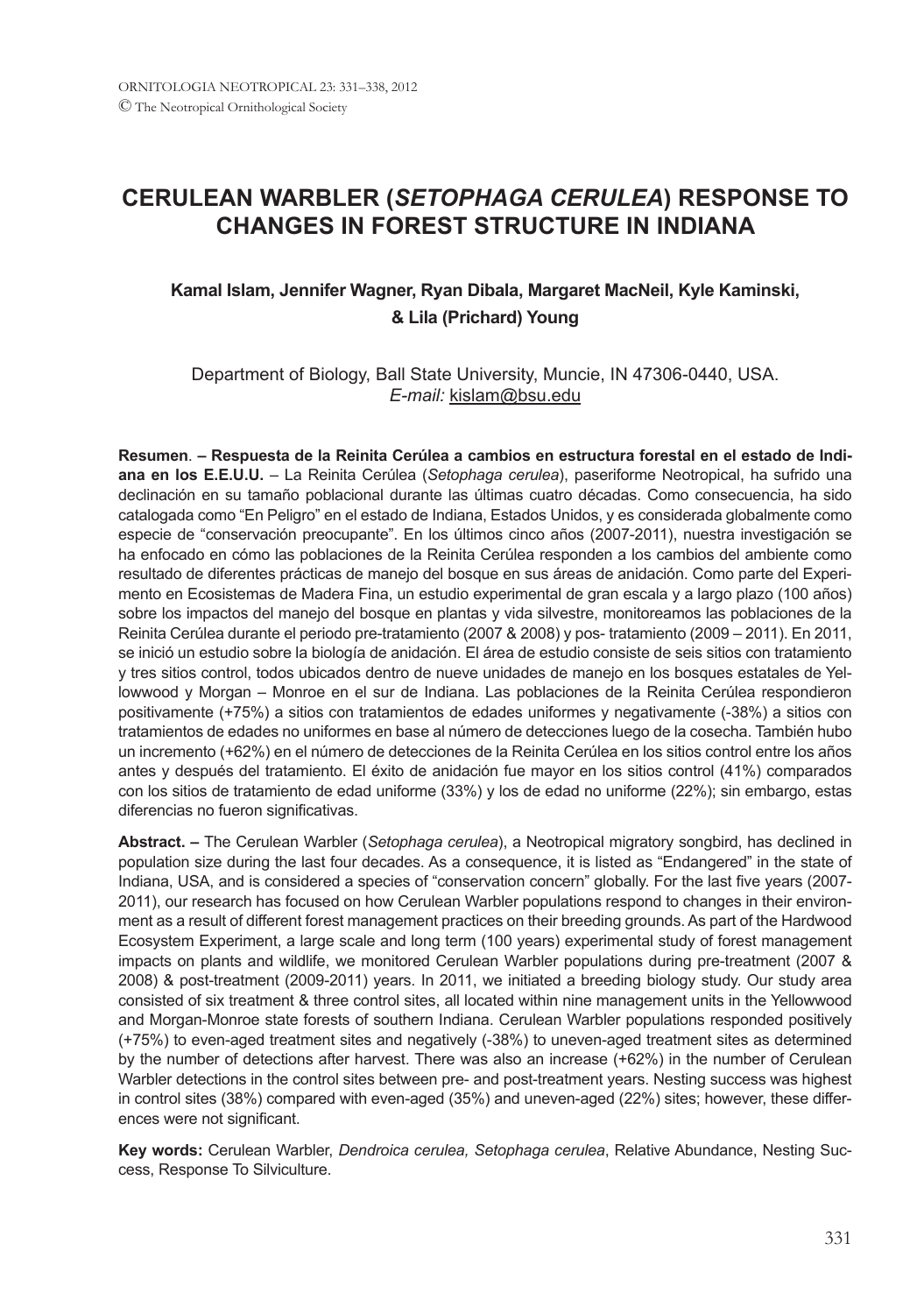## INTRODUCTION

Cerulean Warblers (*Setophaga cerulea)* are small migratory songbirds that breed in the Northeastern and Midwestern portions of North America and winter on the slopes of the Andes (Robbins *et al*. 1992, Hamel 2000). For the last 40 years, this species has declined at an annual rate of 4.1% (Sauer *et al.* 2008), the steepest decline of any North American Parulid (Jones *et al.* 2008). As a consequence, it is listed as a top priority species for conservation action by Partners in Flight (Hamel *et al.* 2004) and listed as "Vulnerable" by the International Union for Conservation of Nature (Birdlife International 2004). It was petitioned for listing as a threatened species under the Endangered Species Act (U.S. Fish & Wildlife Service 2002) but the petition to list was later denied as the action was not warranted (U.S. Fish & Wildlife Service. 2006). In Indiana, the Cerulean Warbler is listed as endangered.

Cerulean Warblers prefer large tracts of mature deciduous forest (Hamel 2000). On the breeding grounds in the Midwest, specifically Indiana, Cerulean Warblers generally are associated with forests featuring a heterogeneous forest structure with multiple canopy layers created by multi-age stands of trees, and appear to prefer large dominant trees within their territories (Jones & Islam 2006, Roth & Islam 2008). These forests are typically dominated by oaks (*Quercus* spp.) and hickories (*Carya* spp.) in the uplands with beech *(Fagus grandifolia*), northern red oak (*Quercus rubra*), sugar maple (*Acer saccharum*), and white ash (*Fraxinus americana*) as common mesic species in ravines (Homoya *et al*. 1985). These forests are characterized by canopy gaps that are created naturally through tree fall or fire, or anthropogenically from old logging roads and forest clearings. Several authors have also noted that Cerulean Warblers are associated with canopy gaps in other parts of the breeding range and that these gaps are likely of importance to the species (Oliarnyk & Robertson 1996, Hamel 2000, Bosworth 2003, Weakland & Wood 2005, Wood *et al*. 2006, Bakermans & Rodewald 2009).

A parallel study by the Cerulean Warbler Technical Group on response of this species to different forest treatments was conducted in Ohio, West Virginia, Kentucky, and Tennessee (Dawson *et al*. this 2012, Larkin *et al*. 2012). In another study in West Virginia, Cerulean Warblers were present at a lower abundance and frequency in 15-18 year old regenerating clearcut stands compared to 70- 80 year old mature second-growth forests (Wood *et al.* 2005). In southern Indiana, Cerulean Warbler habitat needs appeared to be supported by a 20-30 year cutting cycle combined with uneven-age management and timber stand improvement practices (Register & Islam 2008). Cerulean Warbler response to experimental habitat manipulation has been identified as an important research priority (Hamel *et al.* 2004) in order to determine, in particular, specific characteristics of vegetation structure preferred by the birds and how to produce these vegetative characteristics on the landscape.

The Hardwood Ecosystem Experiment (HEE, see http://www.heeforeststudy.org/), a large scale and long term (100 years) experimental study of forest management impacts on plants and wildlife, was initiated in southern Indiana in 2006. The HEE is a research collaboration between the Indiana Department of Natural Resources, Purdue University, Ball State University, Indiana University of Pennsylvania, Indiana State University, Drake University, and The Nature Conservancy. The goal of this experiment is to understand social and ecological impacts of long-term forest management on public and private lands in Indiana and in the broader Central Hardwoods Region. The primary objective is to develop even and uneven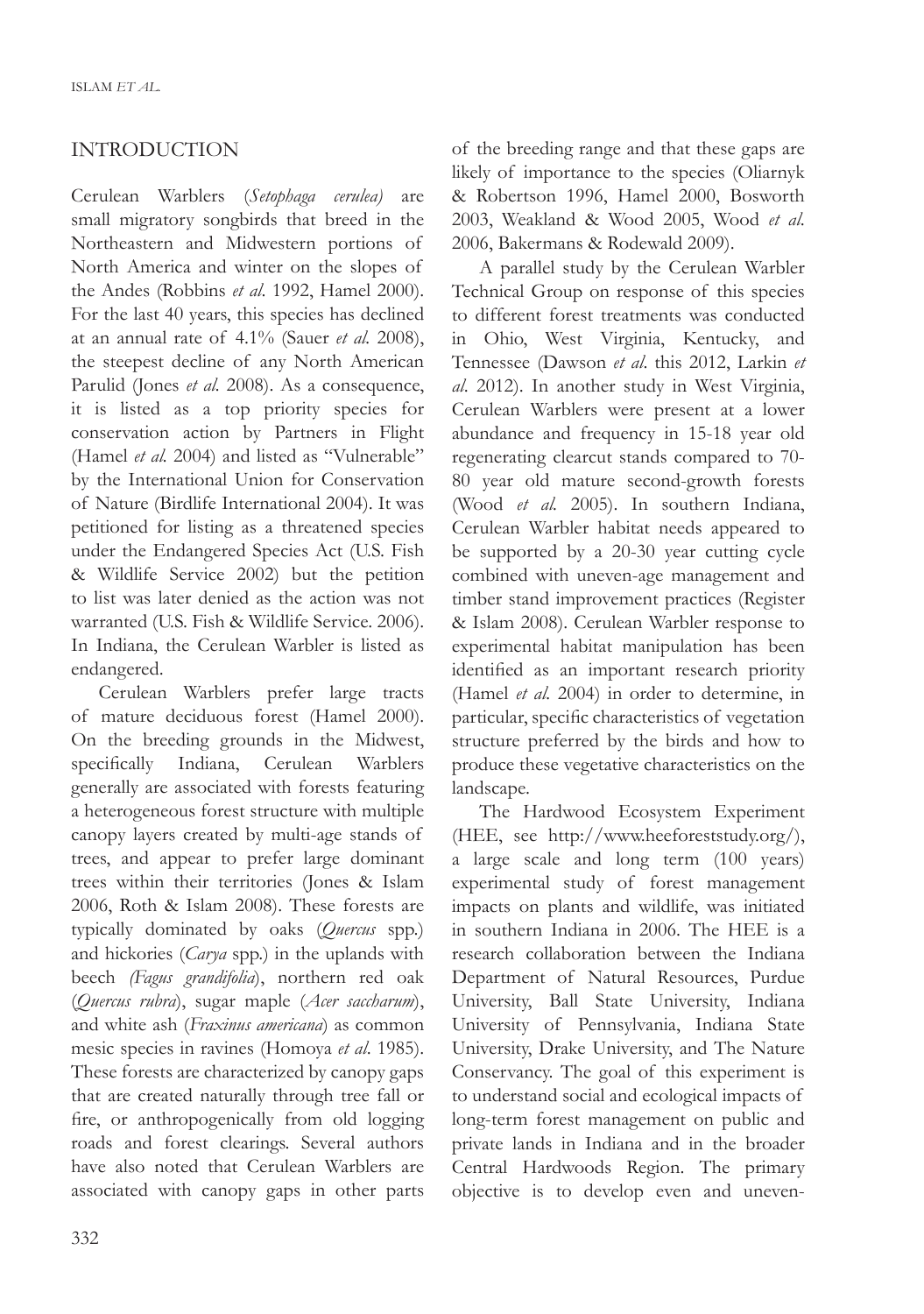aged silvicultural systems that maintain oakdominated forest communities and landscapes. Nine management units (303-483 ha in size with 200 ha core) were randomly selected in Morgan-Monroe (9716 ha) and Yellowwood state forests (9444 ha) in southern Indiana (Fig. 1). Six of nine management units received one of two types of silvicultural treatments in 2008. Three units (1, 7 & 8) received single tree selection with patch cutting to create unevenaged forests (Fig. 1). These units each received eight cuts, which created openings ranging from 0.4 to 2 ha, dispersed across ridges, north and south slopes, and bottomlands. Three units (3, 6 & 9) were treated with both shelterwood and clearcut harvests with the intent to create even-aged forests (Fig. 1). Shelterwood and clearcut harvested areas each received four cuts per unit. Shelterwood harvests removed forest

canopy ranging from  $45$  to  $53 \text{ m}^2/\text{ha}$  of basal area. Two 4 ha shelterwood harvests and two 4 ha clearcuts, applied to each of the three units, occurred on slopes in each cardinal direction. The three remaining units  $(2, 4 \& 5)$  did not receive silvicultural treatment and served as controls (Fig. 1). All management units were comparable in tree structure and composition, and were characterized by ridgetops with steep, narrow drainages. For this study, 2007 and 2008 represent pre-treatment years, and 2009, 2010, and 2011 represent post-treatment data.

Our objectives were to (1) measure Cerulean Warbler relative abundance in study areas before and after forest treatments were applied and (2) monitor breeding success during the third year after harvest. We hypothesized that Cerulean Warblers would occur in greater abundance in management



FIG. 1. Location of nine study sites within Morgan, Monroe, and Brown counties in southern Indiana.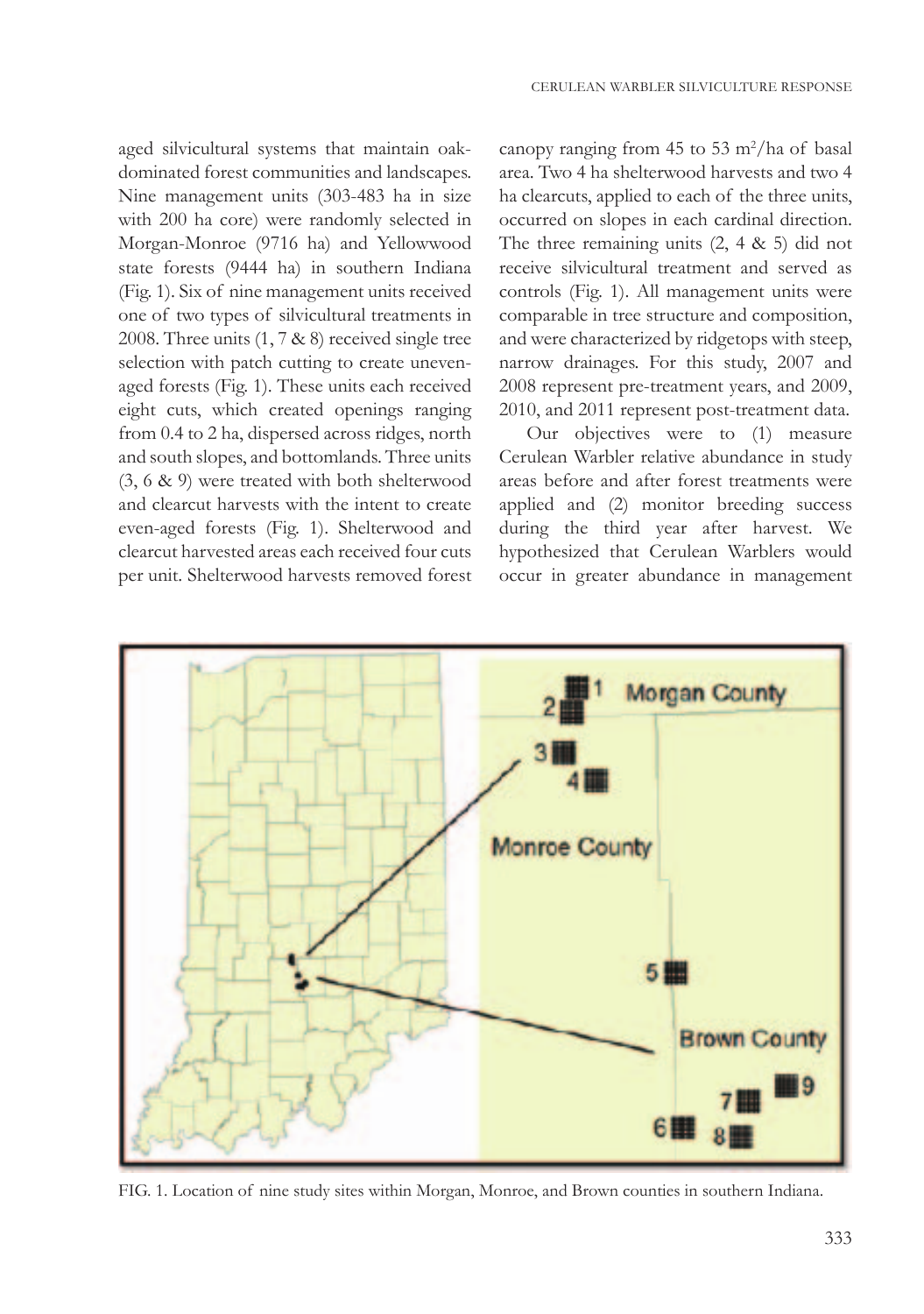units receiving forest treatments that removed fewer trees from the landscape, thereby creating multiple canopy openings known to be attractive to this species.

## **METHODS**

We established four study sites (1.96 km<sup>2</sup> each) in Morgan-Monroe State Forest and five study sites (1.96 km2 each) in Yellowwood State Forest in the core of each management unit. We conducted 100-m fixed radius point count surveys during the month of May from 2007-2011, once at every site each year. Every study site had seven linear transects with seven points, for a total of 49 points for each survey. Points were spaced 200 m apart to minimize duplicate sampling as male Cerulean Warblers were found to broadcast their songs approximately 100 m (Jones *et al.* 2000, Hamel *et al*. 2009). Surveys were conducted from approximately 05:30 to 10:30 EST and none was initiated during periods of rain, wind, or any other phenomenon that would prevent vocalizations from being heard. We surveyed each point for a total of 5 minutes. The first 2 minutes were spent listening for singing males. This was followed by a minute of Cerulean Warbler song broadcasting via audio cassette or MP3 player and speaker to elicit a vocal response from any males in the immediate area. The last 2 minutes were spent listening without playback (Falls 1981). When a male Cerulean Warbler was detected, we recorded both distance and compass direction from the survey point to prevent the same individual from being counted more than once during the 5 minute period. To eliminate potential bias on the sequence and date that units were sampled each year, we used a random numbers table to determine the order in which the study sites were surveyed from first to last.

Territory mapping was conducted in May and June of 2011. Whenever a Cerulean Warbler was observed singing repeatedly from a tree, we marked the tree with flagging tape and recorded the coordinates (Universal Transverse Mercator/UTM) of the tree location, using a Garmin GPS 76 handheld Global Positioning System (GPS) unit. Territories were considered to be completely mapped when a range of 5-12 trees were flagged. Whenever possible, we revisited known territories multiple times before final demarcation was determined. GPS coordinates were imported into ArcMap to create territory polygons using the minimum convex polygon method.

Nest searching commenced in May and June of 2011 in conjunction with territory mapping. Direct observation of a female on a male's territory and her general behavior often exposed the location of the nest. Additionally, we followed mated males and used audible clues such as "whisper singing" when they were in close proximity to a nest. Once nests were found, they were monitored from the ground using binoculars and spotting scopes once every two to three days from incubation to fledging. We defined a successful nest where at least one nestling fledged, an unsuccessful nest as one that failed, and unknown as the number of territories that were monitored for signs of nesting but no nests or fledglings were found. We defined nesting success as follows: Successful nests/unsuccessful nests + unknown.

One-way Analysis of Variance (ANOVA) was performed to determine if there was any difference in the number of Cerulean Warbler detections among even-aged (shelterwood/clearcut), uneven-aged (single tree selection with patch cutting), and control sites prior to harvest (2007 & 2008). Postharvest comparisons of ANOVA data will be presented elsewhere. Percent change in relative abundance was computed by taking the average relative abundance for the two pretreatment years and comparing these values with the average relative abundance for the three post-treatment years for each group. A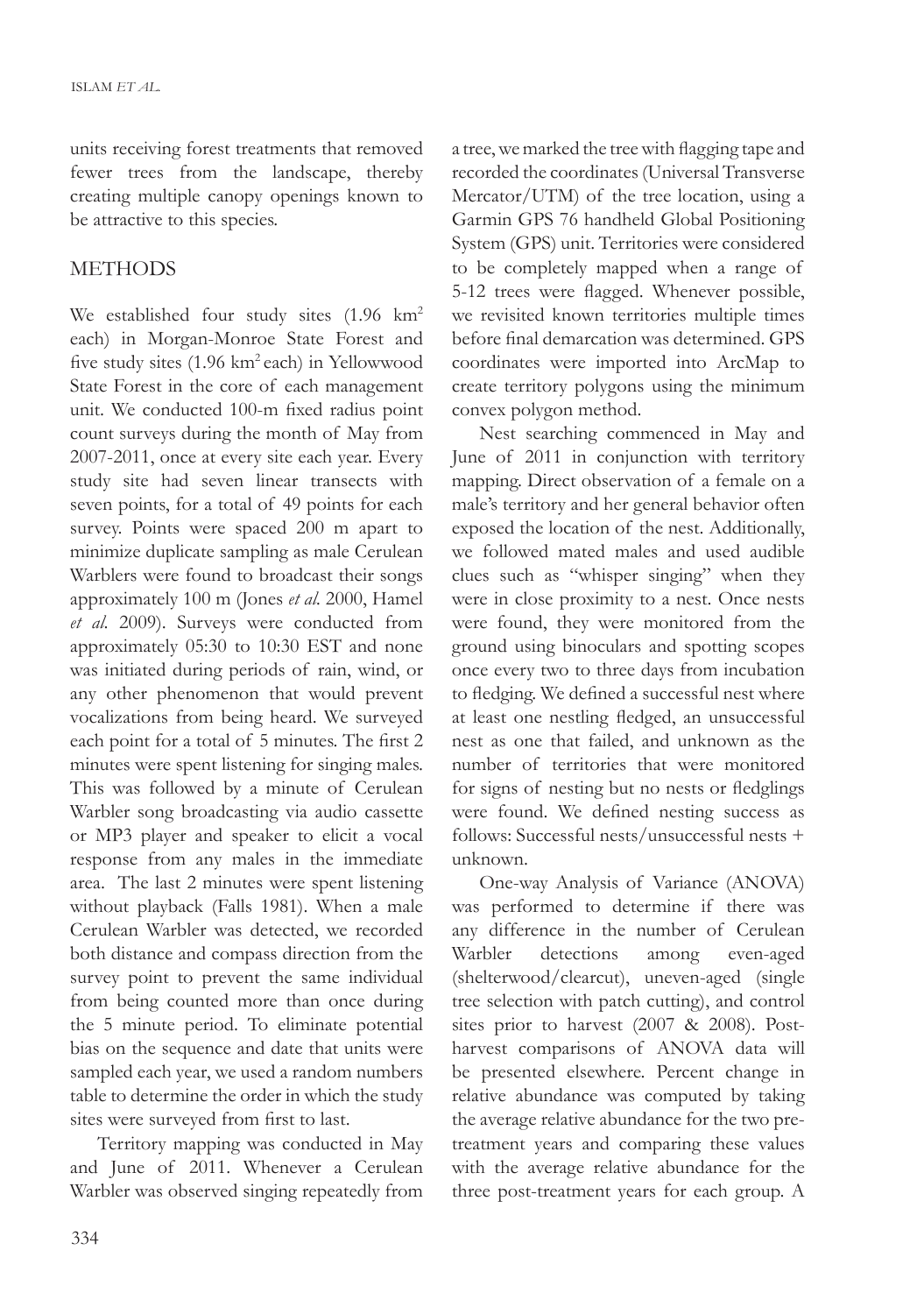chi-square goodness-of-fit test was conducted to determine if there was any significant difference in nesting success among the three groups. We used Minitab 16 for all statistical tests. Significant differences were accepted at α  $= 0.05$  probability.

## **RESULTS**

Over the five-year period, we detected a total of 576 male Cerulean Warblers on our point counts (94 in 2007, 124 in 2008, 135 in 2009, 93 in 2010, and 130 in 2011). There was no significant difference in the number of Cerulean Warbler detections ( $F_{2,15} = 2.57$ , *P*  $= 0.110$ ) among the three groups (even-age, uneven-age, & control) for the two combined pre-treatment years (2007 & 2008). The number of detections between pre- and postharvest years increased in even-aged sites (75%), decreased in uneven-aged sites (38%), and increased in control sites (62%, Fig. 2).

Of 101 Cerulean Warbler territories that were monitored intensively for nesting activity in 2011, 31 territories had either a nest that fledged young or fledglings were observed in the territory, and these territories were considered successful. Although nesting success differed among even-aged  $(14/40 =$ 35%), uneven-aged  $(8/37 = 22%)$ , and control  $(9/24 = 38\%)$  sites, these differences were not statistically significant (Pearson  $\chi^2 = 2.303$ , df  $= 2, P = 0.316$ .

#### DISCUSSION

The strength of our study is the Before-After Control-Impact design which allows us to make comparisons against pre-harvest data. Our prediction that Cerulean Warblers would occur in greater abundance in sites with small openings created by uneven-age harvest was not



FIG 2. Relative abundance estimates of Cerulean Warblers in response to silvicultural treatments in southern Indiana, 2007-2011.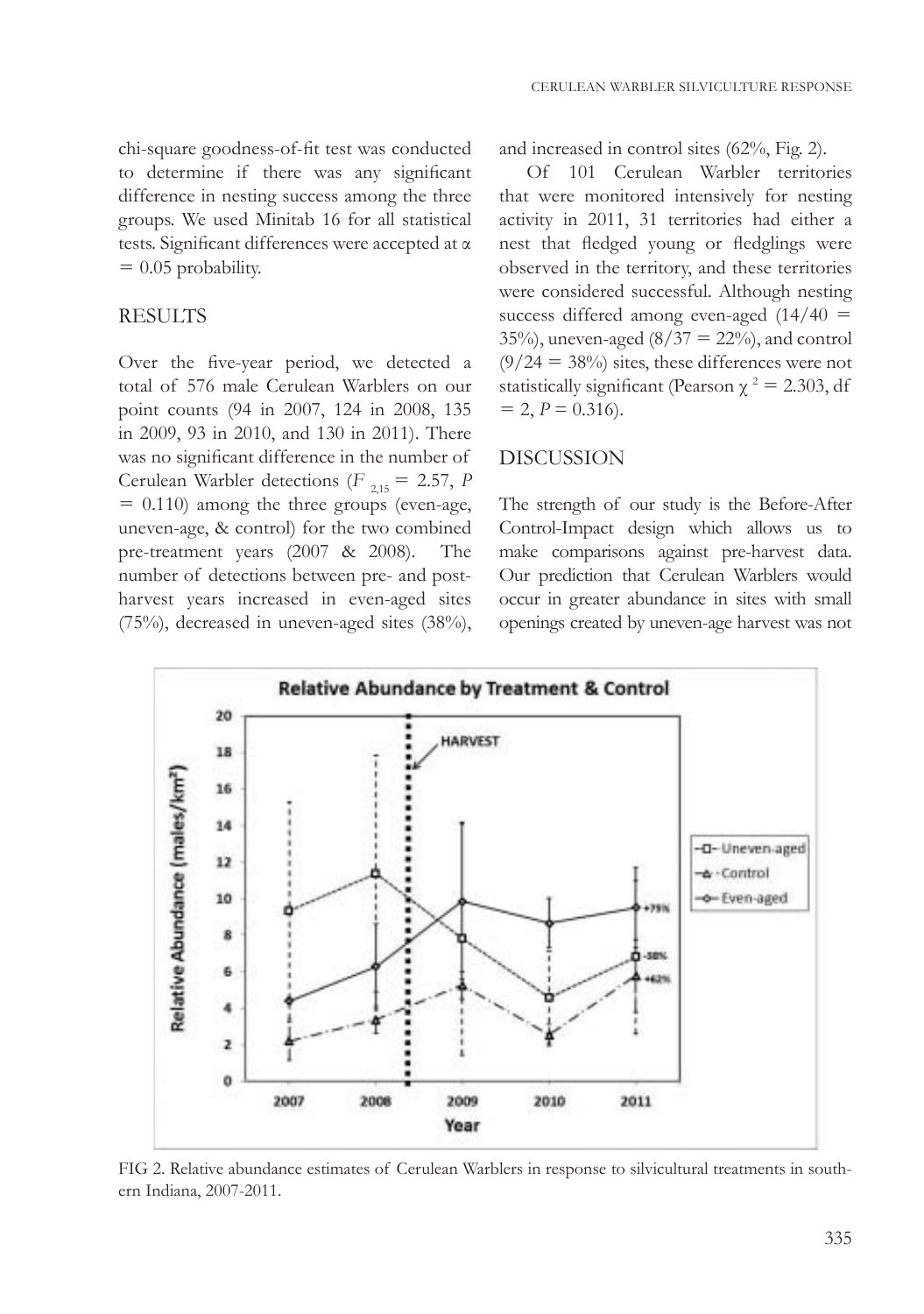supported. Based on relative abundance estimates in the three year post-harvest period, sites in management units that received clearcuts and shelterwood treatments attracted more Cerulean Warblers compared to sites in units that received single tree selection with patch cutting. Past research has suggested that Cerulean Warblers are attracted to disturbances in the canopy (Bosworth 2003, Weakland & Wood 2005) but the size and extent of these disturbances has not been established. Annual monitoring of Cerulean Warbler populations in the management units will determine if the response to these openings continues as clearcuts and other harvested areas regenerate over time.

A study conducted in southern Indiana found no significant difference in the number of Cerulean Warbler detections among stands 2-30 years old (single tree selection and a combination of group and single tree selection) and unharvested reference sites (stands 35-100+ years old; Register & Islam 2008). In contrast, in a study in West Virginia, Wood *et al*. (2005) found that Cerulean Warblers occurred in greater abundance in 70-80 year mature forests than in 15-18 year old stands that received clearcuts and two-age harvests. Though statistically not significant, Cerulean Warblers were detected almost 5 times in greater abundance in the twoage harvest stands than in the clearcut stands (Wood *et al*. 2005).

Even though control sites had higher nesting success (38%) than either of the treatment sites (even-aged-35%, unevenaged-22%), there was no significant difference in nesting success. Openings created by clearcuts and shelterwood treatments not only attracted Cerulean Warblers when they first arrived to breed, but provided areas next to which males established territories, attracted and paired with females, and raised young. Our findings, however, are preliminary and are based on one year of reproductive data. Continued monitoring of reproductive output at these forest treatment sites will

determine if these sites attract Cerulean Warblers only to serve as "Ecological Traps", with increased predator and brood parasite populations resulting in lower Cerulean Warbler productivity as suggested by a study in Tennessee (Boves 2011), or if small openings are indeed beneficial to this species.

#### ACKNOWLEDGMENTS

We thank J. Grant, M. Holding, E. Koscielniak, L. Nelson, A. Ripley, D. Rupp, J. Schindler, R. Stiller, and A. Wilson for assistance with field data collection and E. Arnold for data entry. We also thank R. Kalb and C. Mycroft for coordinating the HEE project. Our research was funded through grants from the Indiana Department of Natural Resources through Purdue University, U.S. Fish and Wildlife Service, Amos W. Butler Audubon Society, Indiana Academy of Science, and the Sponsored Programs Office and Chapter of Sigma Xi at Ball State University. We thank the reviewers, Deanna Dawson and Paul Hamel, for their helpful comments which improved the manuscript.

#### REFERENCES

- Bakermans, M. H., & A. D. Rodewald. 2009. Think globally, manage locally: The importance of steady-state forest features for a declining songbird. Forest Ecol. Manag. 258: 224–232.
- BirdLife International. 2004. Threatened birds of the world 2004. CD-Rom. Birdlife International, Cambridge, UK.
- Bosworth, S. B. 2003. Cerulean Warbler relative abundance and frequency of occurrence relative to large-scale edge. M.Sc. thesis, West Virginia Univ., Morgantown, West Virginia, USA.
- Boves, T. J. 2011. Multiple responses by Cerulean Warblers to experimental forest disturbance in the Appalachian Mountains. Ph.D. diss., Univ. of Tennessee, Knoxville, Tennessee, USA.
- Dawson, D. K., T. B. Wigley, & P. D. Keyser. 2012. Cerulean Warbler Technical Group: